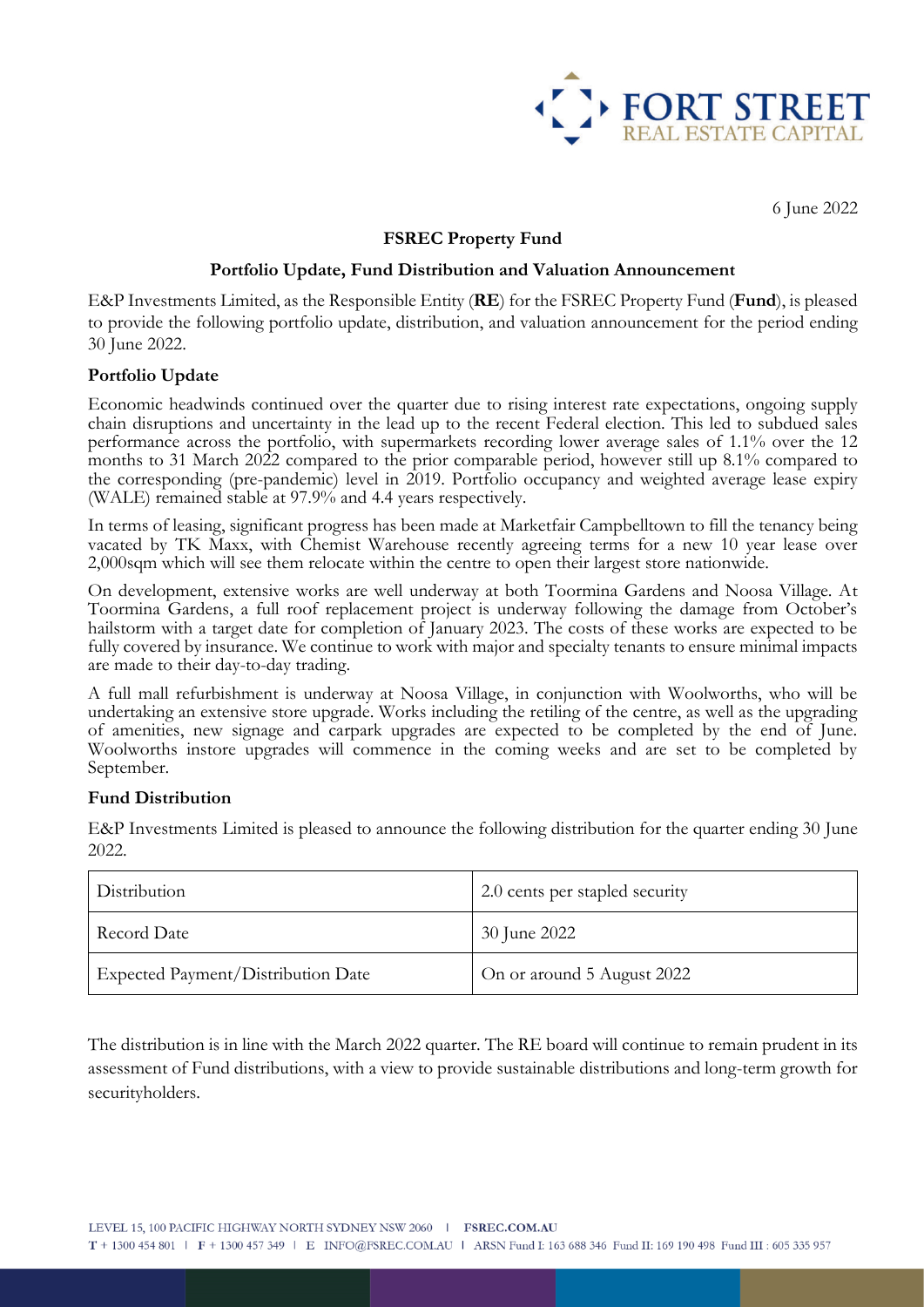

## **Asset Valuations**

All 12 properties in the portfolio have been independently valued for 30 June 2022. The preliminary unaudited value of the Fund's retail properties increased by \$17.2m to \$703.7m over the period to 30 June 2022. This equates to a 2.5% increase in comparison to the 31 December 2021 valuations.

The preliminary unaudited valuations by asset are provided below:

| Asset                   | 30 June 2022<br>Valuation | 6-month valuation<br>change (%) | 30 June 2022<br><b>Capitalisation Rate</b> |
|-------------------------|---------------------------|---------------------------------|--------------------------------------------|
| Oxford Village          | \$112,000,000             | $(1.3\%)$                       | 5.75%                                      |
| Toormina Gardens        | \$88,500,000              | $1.1\%$                         | 6.25%                                      |
| Windsor Riverview       | \$58,500,000              | 3.5%                            | 5.50%                                      |
| Marketfair Campbelltown | \$50,000,000              | $1.0\%$                         | 5.25%                                      |
| Lake Innes Village      | \$39,000,000              | 5.4%                            | 5.50%                                      |
| Newtown Central         | \$32,000,000              | 1.6%                            | 5.25%                                      |
| Keilor Central          | \$125,500,000             | 1.6%                            | 5.50%                                      |
| Lynbrook Village        | \$47,700,000              | 3.7%                            | 5.50%                                      |
| Northpoint S.C          | \$49,750,000              | 4.7%                            | 5.75%                                      |
| Noosa Village           | \$38,500,000              | 6.9%                            | 5.50%                                      |
| Birkdale Fair           | \$37,750,000              | 9.4%                            | 5.25%                                      |
| Hilton Plaza            | \$24,500,000              | 4.3%                            | 5.25%                                      |
| <b>Total Portfolio</b>  | \$703,700,000             | 2.5%                            | 5.60%                                      |

Increases in asset valuations are largely due to income growth and capitalisation rate compression. Overall, across the retail portfolio, the capitalisation rate compressed by 0.2% following an assessment of recent sales in the market by the independent valuers.

Convenience based retail assets continue to be sought after by investors, having proven their resilience through the challenges of the past two years. Convenience retail continues to provide attractive risk adjusted yields relative to other asset classes, providing the potential for continued growth in the future.